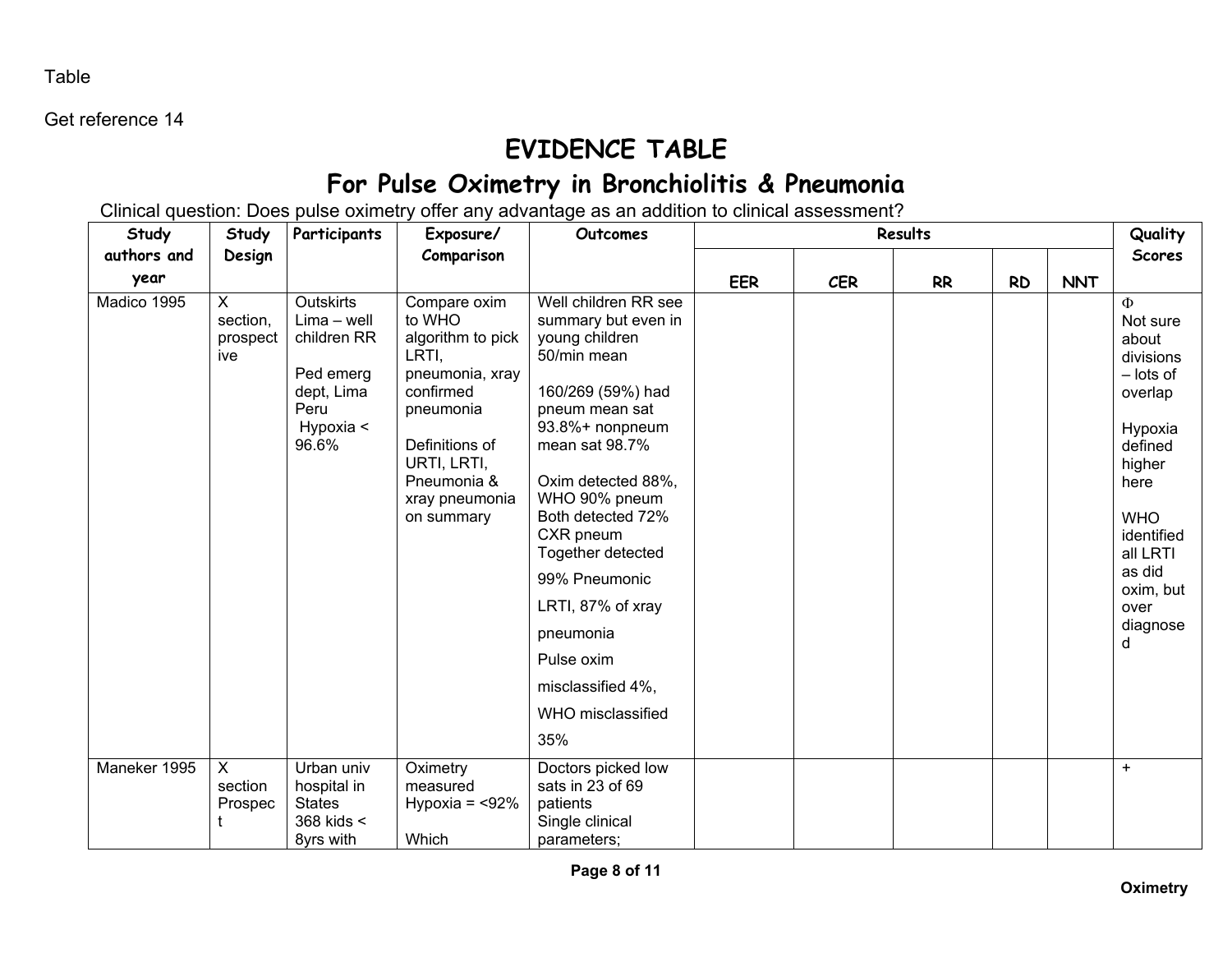|  | resp illness   | parameters  | clinical = sens $33\%$ , |  |  |  |
|--|----------------|-------------|--------------------------|--|--|--|
|  |                | predict low | spec 86%                 |  |  |  |
|  | 16% <6/12s     | saturation  | $retractions = sens$     |  |  |  |
|  |                |             |                          |  |  |  |
|  | 59% 7-36       |             | 88%, spec 40%            |  |  |  |
|  | months age     |             | $tachypnea = sens$       |  |  |  |
|  |                |             | 80%, spec 35%            |  |  |  |
|  | variety Dx     |             | wheezes $=$ sens         |  |  |  |
|  | including      |             | 80%, spec 36%            |  |  |  |
|  |                |             |                          |  |  |  |
|  | asthma,        |             | decreased aeration =     |  |  |  |
|  | bronchiolitis, |             | sens 52%, spec 64%       |  |  |  |
|  | pneumonia      |             | rales = sens $31\%$ ,    |  |  |  |
|  |                |             | spec 75%                 |  |  |  |
|  |                |             | flaring = sens $25%$ ,   |  |  |  |
|  |                |             | spec 83%                 |  |  |  |
|  |                |             |                          |  |  |  |
|  |                |             | grunting $= 7\%$ , spec  |  |  |  |
|  |                |             | 97%                      |  |  |  |
|  |                |             |                          |  |  |  |
|  |                |             | Combinations of          |  |  |  |
|  |                |             | parameters;              |  |  |  |
|  |                |             | retractions or           |  |  |  |
|  |                |             |                          |  |  |  |
|  |                |             | wheezes $=$ sens         |  |  |  |
|  |                |             | 98.5%, spec 20%          |  |  |  |
|  |                |             | retractions or           |  |  |  |
|  |                |             | $tachypnea = sens$       |  |  |  |
|  |                |             | 98.5%, spec 24%          |  |  |  |
|  |                |             |                          |  |  |  |
|  |                |             | tachypnea or             |  |  |  |
|  |                |             | wheezes $=$ sens         |  |  |  |
|  |                |             | 97%, spec 15%            |  |  |  |
|  |                |             | decreased aeration       |  |  |  |
|  |                |             | or retractions $=$ sens  |  |  |  |
|  |                |             | 92%, spec 33%            |  |  |  |
|  |                |             | decreased aeration       |  |  |  |
|  |                |             |                          |  |  |  |
|  |                |             | or tachypnea $=$ sens    |  |  |  |
|  |                |             | 89%, spec 29%            |  |  |  |
|  |                |             | retractions or clinical  |  |  |  |
|  |                |             | assessment of low =      |  |  |  |
|  |                |             | sens 88%, spec 39%       |  |  |  |
|  |                |             |                          |  |  |  |
|  |                |             |                          |  |  |  |
|  |                |             | Change in Mx 91% in      |  |  |  |
|  |                |             | unexpected group vs      |  |  |  |
|  |                |             | 43% expected             |  |  |  |
|  |                |             | Admit 28%                |  |  |  |
|  |                |             | unexpected, 4%           |  |  |  |
|  |                |             | known                    |  |  |  |
|  |                |             |                          |  |  |  |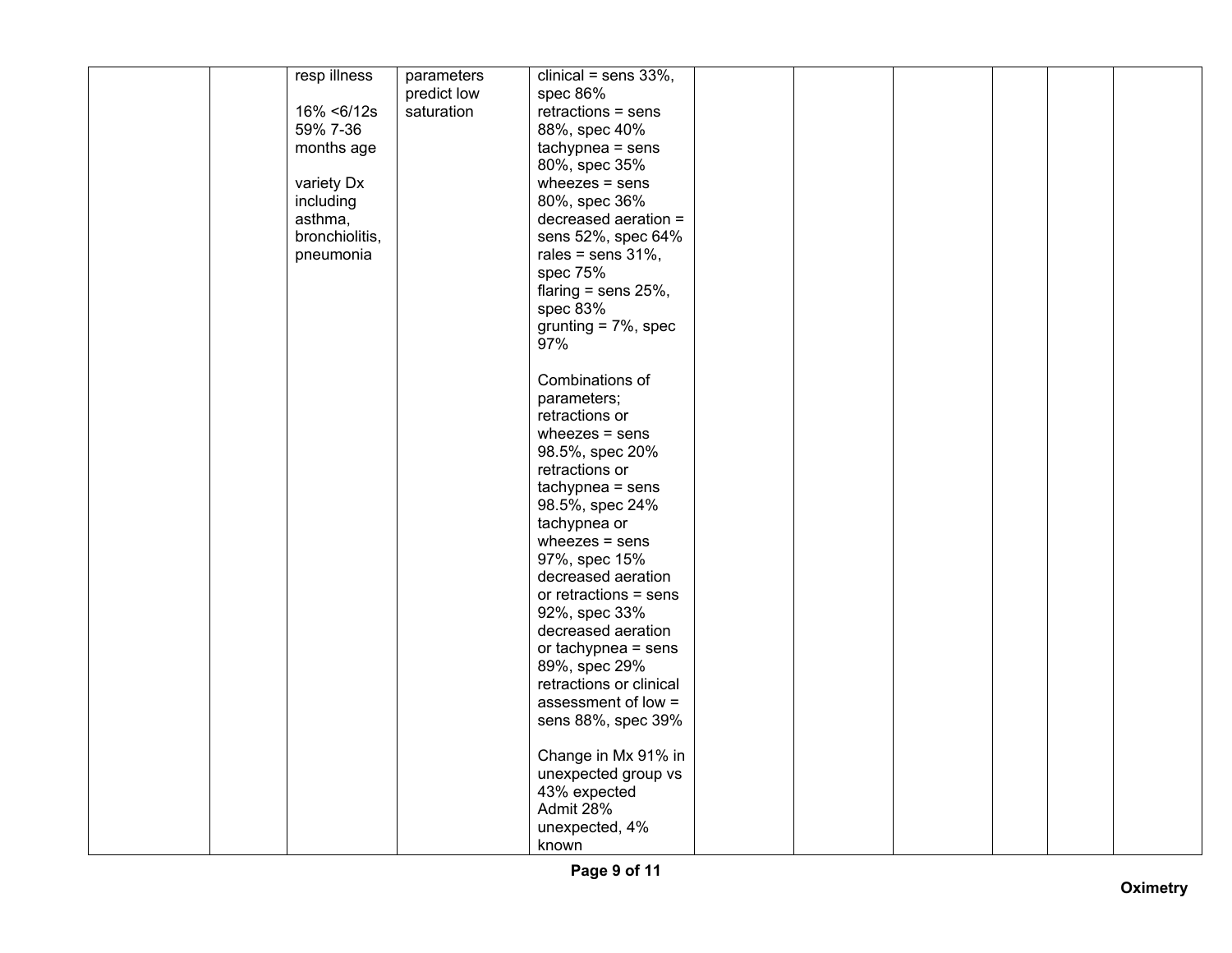|              |                                              |                                                                                                                        |                                                                                    | O2 commenced in<br>82% unexpected, vs<br>39% known                                                                                                                                                                                                                                                                                                                                       |                                                                       |  |                                                                                         |
|--------------|----------------------------------------------|------------------------------------------------------------------------------------------------------------------------|------------------------------------------------------------------------------------|------------------------------------------------------------------------------------------------------------------------------------------------------------------------------------------------------------------------------------------------------------------------------------------------------------------------------------------------------------------------------------------|-----------------------------------------------------------------------|--|-----------------------------------------------------------------------------------------|
| Mower 1997   | X<br>section<br>Prospec<br>t                 | Emerg dept<br>Uni hospital<br><b>USA</b><br>$<$ 18 yrs age<br>2602<br>305<br>OXM<95%                                   | Change in Mx<br>following<br>oximetry<br>measurement                               | 82 additional tests<br>39 new Txs<br>5 then admitted<br>Compared to 1822<br>>95%<br>12 additional tests<br>22 new Txs<br>5 then admitted<br>Physicans most likely<br>to change when satn<br>89-92%                                                                                                                                                                                       |                                                                       |  | 0<br>older<br>children<br>excellent<br>study<br>"oximetry<br>$5th$ paed<br>sign"        |
| Onyango 1993 | X<br>section<br>Prospec<br>Observa<br>tional | Paed<br>casualty<br>ward, Kenya<br>at altitude<br>256 children<br><3 years age                                         | Clinical<br>parameters<br>correlation of<br>hypoxia<br>Hypoxia <90%<br>151 hypoxia | RR >70/min best<br>predictor of hypoxia<br>Hypoxia predicted<br>CXR abnormality<br>sens 71%, spec 55%<br>Mortality 10%<br>Only 11% hypoxic<br>children thought to<br>be cyanosis                                                                                                                                                                                                         | <b>RR 4.3</b><br>mort with<br>hypoxia<br>RR 1.03<br>xray<br>pneumonia |  | $\mathbf 0$<br>normal<br>had mean<br>95.7%<br>high<br>mortality<br>only few<br><2months |
| Rajesh 2000  | $\overline{X}$<br>section<br>Prospec<br>t    | 200 infants<br>emerg<br>hospital<br>Hehru<br>$\ddot{}$<br>Chandiargh<br>India<br>mean age 28<br>days<br>resp infection | RR that predicts<br>hypoxiaRR                                                      | pneumonia 34%,<br>bronchiolitis2%,<br>septicaemia 12%,<br>meningitis 6%, heart<br>failure3.8 %, birth<br>asphyxia 8%, acute<br>gastroenteritis 2.5%,<br><b>URTI 3.8%</b><br>77/200 hypoxia<br>Negative correlation<br>between RR and<br>oximetry $(1 = -0.39, p)$<br>$< 0.001$ )<br>$RR of 60/min =$<br>80.5% sens, 68%<br>spec, positive<br>predictive value 61,<br>negative predictive |                                                                       |  | 0<br>lots Dx<br>good in 2<br>centers                                                    |